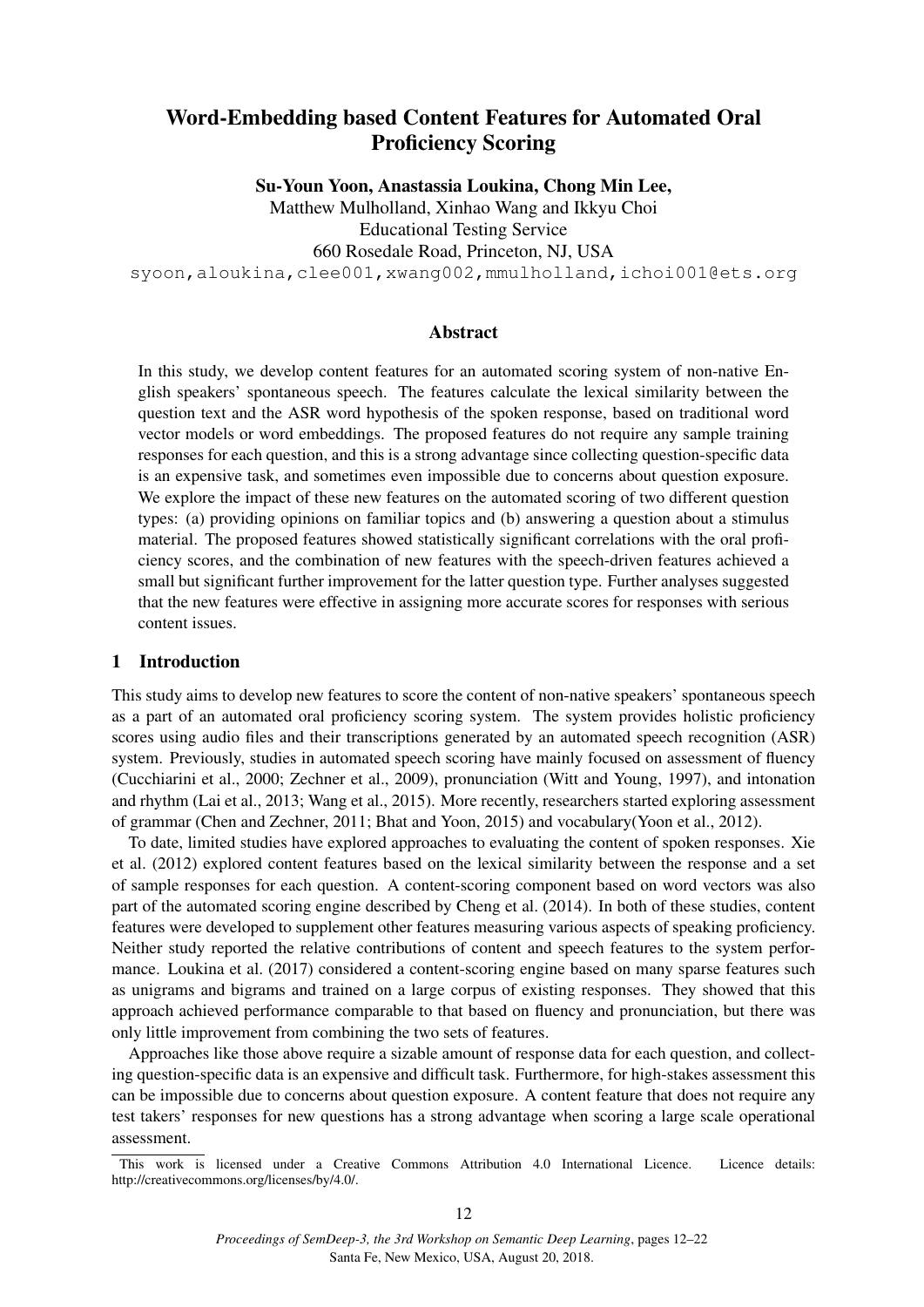To address this issue, Higgins et al. (2006) developed a system for scoring off-topic essays without the need for question-specific responses; the system was based on similarity features between the question text and the test response. The performance of this system was lower than the benchmark system trained on question-specific responses, but it achieved a substantial improvement over a majority-based baseline. Louis and Higgins (2010) further improved this system by expanding question texts to include synonyms, inflected forms, and distributionally similar words to the question content. The performance of Louis and Higgins (2010) showed a substantial improvement for questions consisting of only a small amount of text. More recently, Evanini et al. (2013) developed a set of content features based on both the questions and listening and reading materials for automated speech scoring and reported significant correlations between these content features and the proficiency scores.

Various approaches based on deep-neural networks (DNN) and word-embeddings trained on large corpora have showed promising performance in various NLP tasks, such as document similarity detection (Kusner et al., 2015; Mueller and Thyagarajan, 2016; Neculoiu et al., 2016). In contrast to traditional similarity features, which are limited to a reliance on exact word matching, these new approaches have the advantage of capturing topically relevant words that are not identical. Yoon et al. (2017) and Rei and Cummins (2016) applied this approach to the task of off-topic detection in spoken responses and essays, respectively, and achieved substantial improvements over systems that only use word-matching.

In this study, we combine the approach suggested by Evanini et al. (2013) and with more recent advances in word embeddings and develop a new set of low-resource content features: these features are trained using the prompt text expanded with word-embeddings without relying on any pre-existing responses to a given question. We conducted the following research:

- Using the prompt texts included in each question, we developed two sets of content features: features based on the traditional content vector analysis (CVA) approach and features based on word embeddings.
- We trained automated scoring models using traditional speech-driven features and new content features and compared the performance of the models.
- We investigated the impact of question types on the performance of the content features and the automated scoring models. We provided an in-depth discussion about what aspects of the content can be assessed by these new content features.

# 2 Data

We used a large collection of spoken responses from an assessment of English proficiency for academic purposes<sup>1</sup>. The speaking section of the assessment was composed of 6 questions in which speakers were prompted to provide responses lasting between 45 and 60 seconds per question, resulting in approximately 5.5 minutes of speech per speaker. All questions extracted spontaneous speech.

Among the 6 questions, two questions (hereafter, Independent questions) asked examinees to provide information or opinions on familiar topics based on their personal experience or background knowledge. These questions were short and typically consisted of just a few sentences. The questions were designed to elicit responses based on personal experience or views on specific topics. Thus, the responses differed widely in their content. For the four remaining questions (hereafter, Integrated questions), test takers read and/or listened to stimulus materials and then answered a question relevant to the passage. We used 49 Independent questions and 98 Integrated questions in this study.

All responses were scored by trained raters using a 4-point scoring scale, where 1 indicates low speaking proficiency and 4 indicates high speaking proficiency. The rubrics consist of three major performance categories: delivery (pronunciation, intonation, rhythm, and fluency), language use (diversity, sophistication, and precision of vocabulary, and range, complexity, and accuracy of grammar), and topic development (progression of ideas, the degree of elaboration and completeness). We used the TOEFL iBT Speaking Test Rubrics, which provide descriptions about the typical characteristics of candidate

<sup>&</sup>lt;sup>1</sup>The data is not publicly available.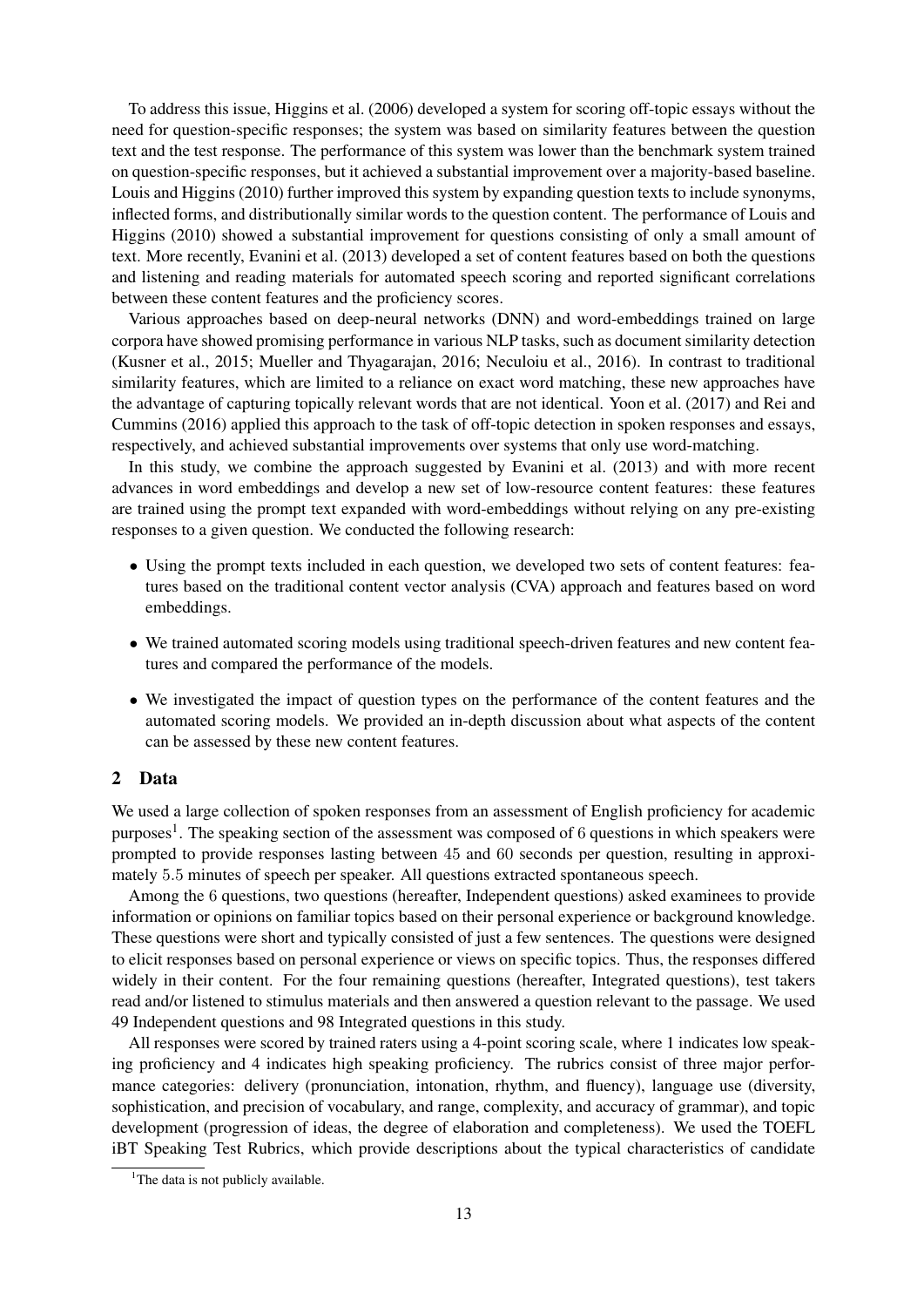performance for each score level. Approximately 10% of data set was double-scored, and an estimation of the inter-rater agreement was obtained from this dobule-scored sub-set. Both Pearson correlation and weighted kappa were 0.54 for Independent questions and 0.61 for Integrated questions.

We used  $103,868$  and  $49,281$  responses for training and evaluation of automated scoring models, respectively. In addition,  $154,992$  responses were used to obtain an inverse-document frequency  $(idf)$ model for content features. The proposed features in this study did not use any question-specific sample responses for content model training, and thus, the *idf* Train set did not contain any responses answering the questions used in the scoring models. Finally, we used 73, 500 responses to train question-specific content models as a benchmark. The size of the data sets is summarized in Table 1.

| Dataset                   | N. of questions        | N. of responses | Responses   |         |              |
|---------------------------|------------------------|-----------------|-------------|---------|--------------|
|                           |                        | Integrated      | Independent | Total   | per question |
| Scoring Model Train       | 147                    | 34,426          | 69,442      | 103,868 | 706.6        |
| Scoring Model Evalua-     | 147                    | 16,298          | 32,983      | 49,281  | 335.2        |
| tion                      |                        |                 |             |         |              |
| <i>idf</i> Train          | 438                    | 53,323          | 101,669     | 154,992 | 353.9        |
| Question-specific Content | 147<br>(same)<br>ques- | 73,500          | 24,500      | 49,000  | 500          |
| Model Train               | Scoring<br>tions<br>as |                 |             |         |              |
|                           | Model partition)       |                 |             |         |              |

Table 1: Number of questions, and responses for each partition

There were no overlaps among all datasets. There was a strong bias towards the middle scores (score 2 and 3); the most frequent score was 3 (50%) and followed by 2 (37%) with approximately 87% of the responses belonging to these two score levels. The percentages of responses with score 4 and score 1 were 9% and 4%, respectively.

# 3 Features

# 3.1 Content features

We developed two sets of content features using the prompt texts. The prompt texts consisted of the question sentences and optional listening and reading materials.

The first feature was a  $tf - idf$  (term frequency - inverse document frequency) weighted cosine similarity score between the prompt text and the response (hereafter, *prompt-based CVA*). First, we obtained an *idf* model using the *idf* Train set which covered a wide range of questions except the 147 questions used in Scoring Model Train and Evaluation set. For each word in the *idf* Train set, we calculated the total number of responses divided by the number of responses containing it. Next, we built a questionspecific tf model for each question. We converted the prompt text into a single vector and counted the number of the occurrences for each word.

The second set of features were features based on word-embeddings. Using the publicly available word embedding vectors trained on the Google News corpus by Mikolov et al. (2013), we developed the following two features used for the off-topic essay detection in Rei and Cummins (2016):

- averaged word embeddings: we created a vector for each question by mapping each word in the question text to a corresponding word embedding vector and averaging them. Next, we created a vector for a test response using the same process. Finally, we calculated the cosine similarity between the question vector and the response vector.
- *idf* weighted word embeddings: we calculated an *idf* weighted word embedding feature by scaling each word embedding vector by the corresponding idf weight and averaging the scaled vectors for the prompt and the response, separately. We calculated the cosine similarity between these two weighted vectors.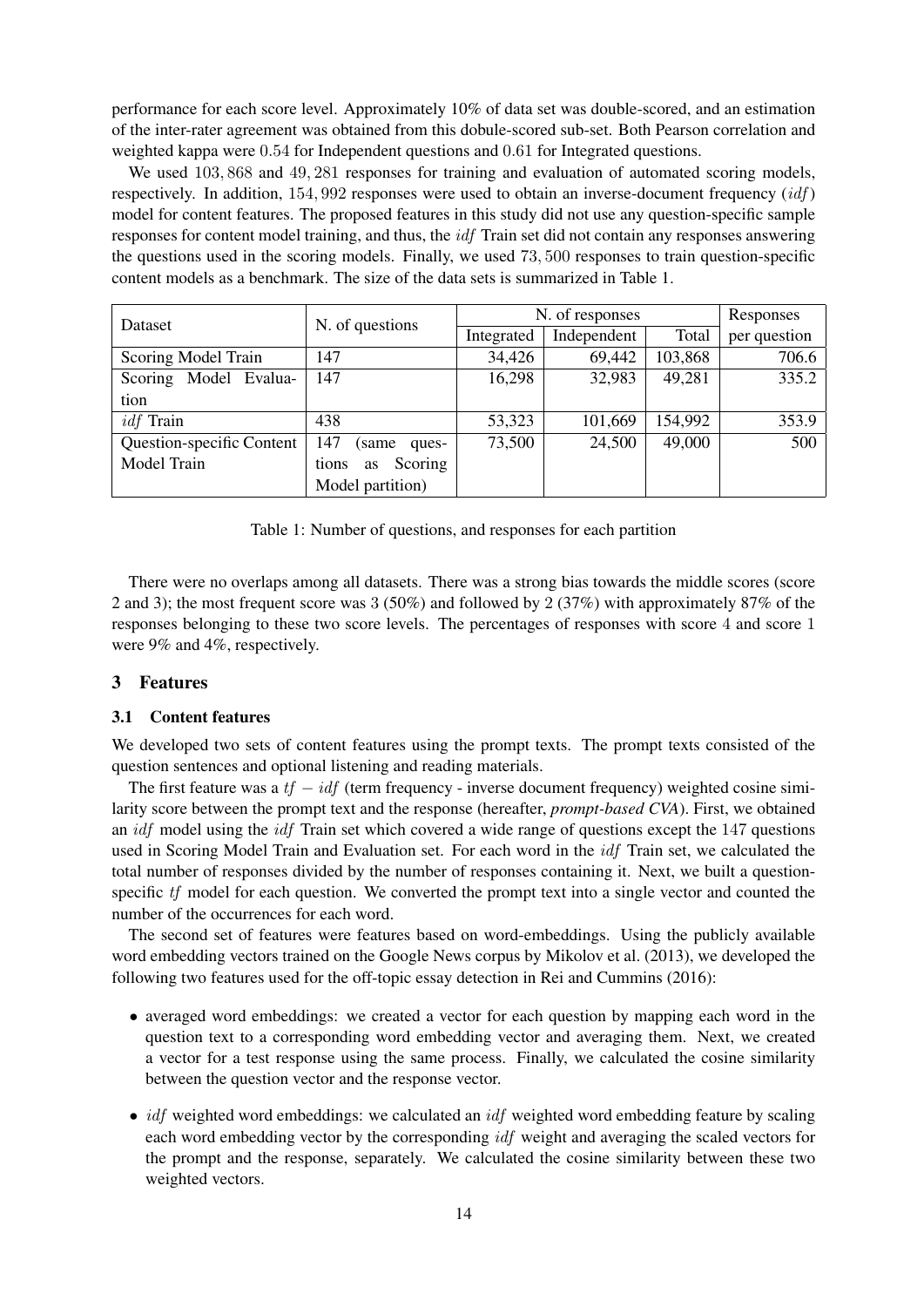As a benchmark, we compare the proposed features, which are based only on the prompt materials, to a feature trained on the test takers' sample responses to the 147 questions (hereafter, *response-based CVA*). First, we obtained the ASR-based transcriptions for responses in the Question-specific Content Model Train set. All responses that answer the same question were converted into a single vector and a question-specific tf was built from this vector using the same process as the prompt-based tf model. Finally, we calculated a  $tf - idf$  weighted cosine similarity score between a test response vector and the question-specific tf vector.

# 3.2 Speech-driven features

We used 35 features generated by an automated proficiency scoring system for non-native speakers' spontaneous speech. For a given spoken response, the system performs speech processing, including speech recognition, forced-alignment, pitch and power analysis, and generates a word hypotheses and time stamps. Given the word hypotheses and descriptive features of pitch/power, it generates the following five groups of features that capture information relevant to fluency and pronunciation. The numbers in parentheses are the number of features that belong to each group.

- Speech rate features (3): These features compute the words spoken per minute with and without trailing and leading pauses. Speech rate has been consistently identified as one of the major covariates of language proficiency and the features in this group have some of the highest correlations with the overall human score.
- Segmental quality features (6): These features measure how much the pronunciation of individual segments deviates from the pronunciation that would be expected from a proficient speaker. Features are derived from the confidence scores of the ASR system or acoustic scores of the forced alignment system. For instance, the normalized confidence score of the ASR system belongs to this group.
- Pause pattern features (9): These features capture pausing patterns in the response, such as mean duration of pauses, mean number of words between two pauses, and the ratio of pauses to speech.
- Prosody features (11): These features measure patterns of variation in the time intervals between stressed syllables as well as the number of syllables between adjacent stressed syllables (Zechner et al., 2011).
- Timing features (6): These features capture variation in the duration of vowels and consonants. This category includes features such as relative proportion of vocalic intervals or variability in adjacent consonantal intervals (Lai et al., 2013) as well as features which compare vowel duration to reference models trained on native speakers (Chen et al., 2009).

# 4 Experiment 1

### 4.1 Feature Generation

We first generated word hypotheses for each response in Table 1 using an ASR system. A gender independent acoustic model (AM) was trained on 800 hours of spoken responses extracted from the same English proficiency test using the Kaldi toolkit (Povey et al., 2011). The AM training dataset consisted of 52,200 spoken responses from 8,700 speakers. It was based on a 5-layer DNN with p-norm nonlinearity using layer-wise supervised backpropagation training. The language model (LM) was a trigram model trained using the same dataset used for AM training. This ASR system achieved a Word Error Rate of 23% on 600 held-out responses. Detailed information about the ASR system is provided in (Tao et al., 2016).

Next, we normalized both the prompt texts and the ASR-based transcriptions of the responses; all words were tokenized, and stop words and disfluencies were removed from the texts. The length of the original and the processed texts after removing stop words and disfluencies are summarized in Table 2.

The average lengths of the Independent prompts and the Integrated prompts were 41.0 and 341.6 words respectively; thus the Integrated prompts were approximately 8 times longer than Independent prompts.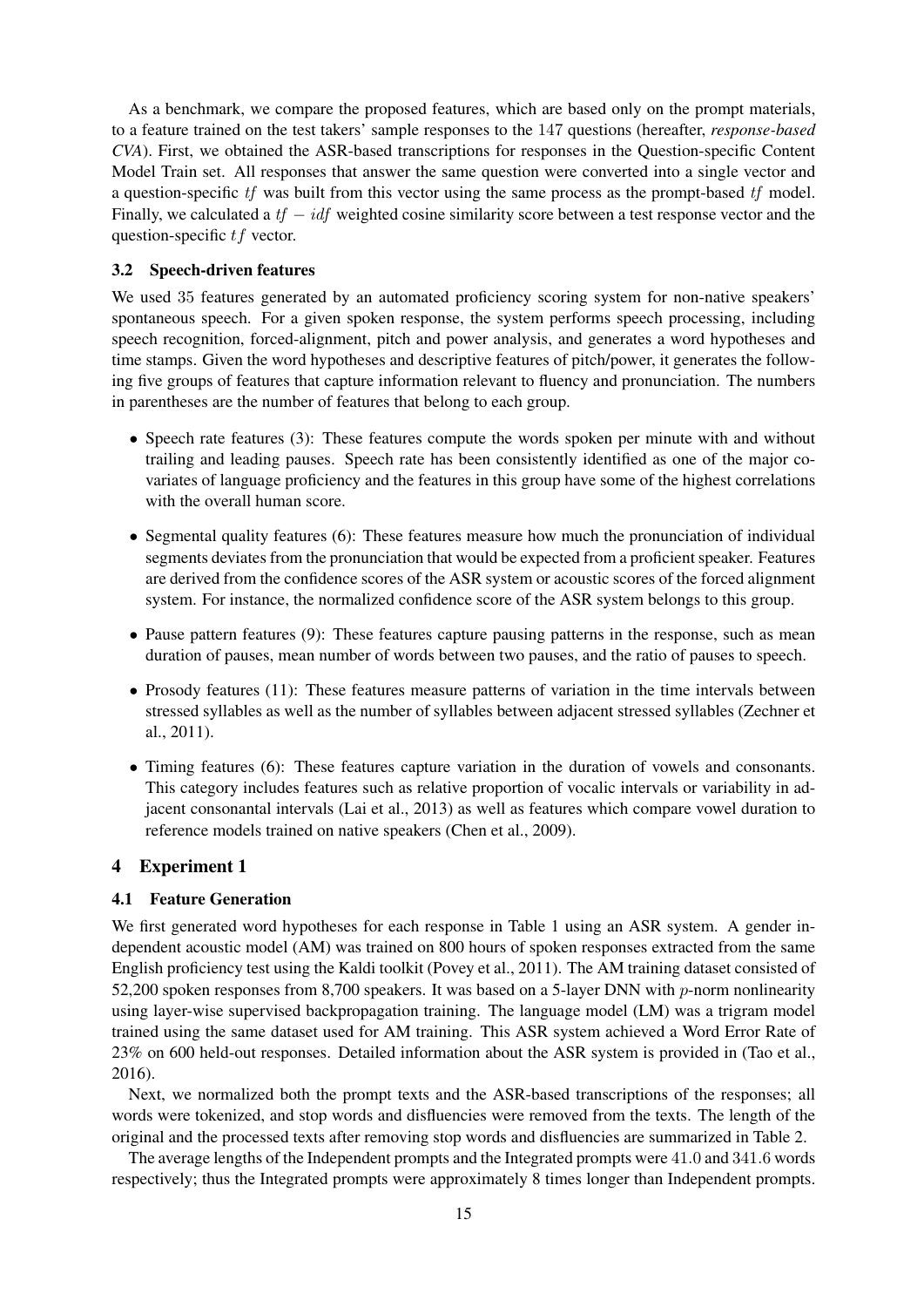| Question    | Text normalization     | Prompts |            |     | Responses        |       |            |     |          |
|-------------|------------------------|---------|------------|-----|------------------|-------|------------|-----|----------|
| type        |                        | mean    | <b>STD</b> | max | $\bullet$<br>min | mean  | <b>STD</b> | max | min      |
| Independent | tokenized              | 41.0    | 15.5       | 100 | 20               | 97.3  | 22.1       | 173 |          |
|             | +stop word and disflu- | 27.5    | 10.9       | 72  | 14               | 40.4  | 10.35      | 85  |          |
|             | ency removal           |         |            |     |                  |       |            |     |          |
| Integrated  | tokenized              | 341.6   | 37.5       | 446 | 249              | 129.5 | 31.11      | 248 |          |
|             | +stop word and disflu- | 230.3   | 26.1       | 302 | 168              | 53.1  | 13.7       | 107 | $\Omega$ |
|             | ency removal           |         |            |     |                  |       |            |     |          |

Table 2: Descriptive analysis of the number of words in prompt texts and responses

After removing stop words and fillers, the texts were approximately 2/3 of the original texts. The responses contained an average of 97 words for the Independent responses and 129 words for Integrated responses, but there were large variations across different responses. After the normalization process, the length of the responses was 40% of the original responses on average. The responses were shortened in larger proportion than the prompts because the responses contained disfluencies such as 'uh', 'um', which were removed.

From these normalized transcriptions, we created four content features as described in Section 3. In addition, 35 speech-driven features were generated using the original wave files and the same ASR word hypotheses.

### 4.2 Results

First, we conducted correlation analyses between features and human scores using the Scoring Model Train set. Table 3 presents Pearson correlation coefficients. For speech-driven features, the minimum and maximum for each group are presented.

|                               | Independent    | Integrated     |  |  |  |  |
|-------------------------------|----------------|----------------|--|--|--|--|
| <b>Benchmark</b>              |                |                |  |  |  |  |
| Response-based CVA            | 0.175          | 0.426          |  |  |  |  |
| Prompt-based content features |                |                |  |  |  |  |
| Prompt-based CVA              | 0.173          | 0.366          |  |  |  |  |
| Averaged embedding            | 0.193          | 0.449          |  |  |  |  |
| <i>idf</i> weighted embedding | 0.240          | 0.455          |  |  |  |  |
| Speech-based features         |                |                |  |  |  |  |
| Speech rate                   | (0.262, 0.524) | (0.315, 0.561) |  |  |  |  |
| Segmental quality             | (0.168, 0.546) | (0.200, 0.586) |  |  |  |  |
| Pause pattern                 | (0.237, 0.494) | (0.243, 0.523) |  |  |  |  |
| Prosody                       | (0.147, 0.525) | (0.145, 0.558) |  |  |  |  |
| Timing                        | (0.248, 0.500) | (0.268, 0.527) |  |  |  |  |

Table 3: Pearson Correlation Coefficients between features considered in this study and human scores for Independent and Integrated questions.

The correlations of content features were largely influenced by the question types. In general, the correlations for Integrated questions were substantially higher than those for Independent questions. The best performing feature was idf weighted embedding, and the correlation coefficients were 0.240 and 0.455, respectively.

In contrast to the content features, the differences between Independent questions and Integrated questions among the speech-based features were relatively small. There were large variations in the correlations among the features, and the lowest performing features in each group showed weak correlations with human scores, while the best performing features showed correlations over 0.50 with the exception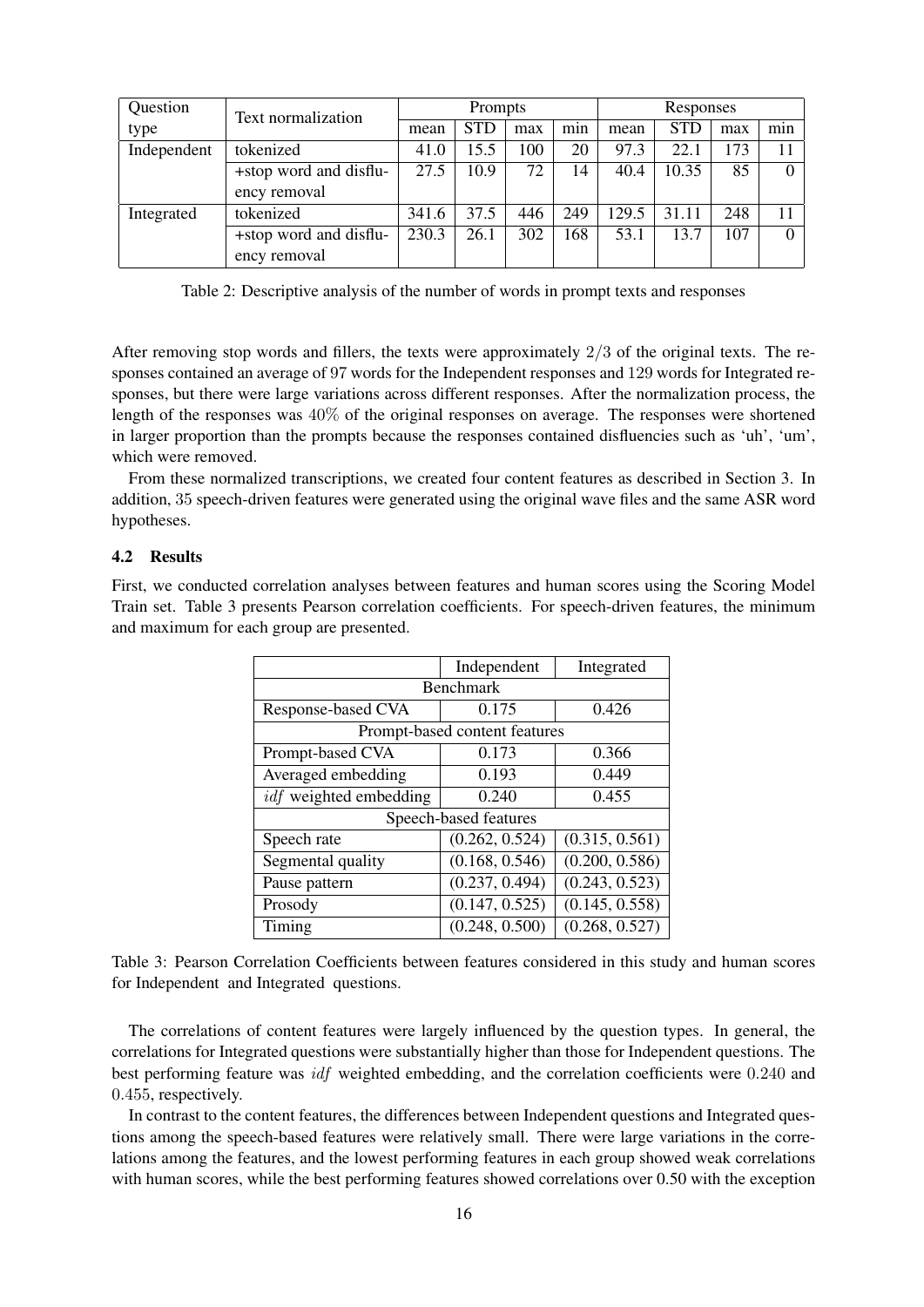of pause pattern group (0.494 for Independent questions). Among all features, the normalized acoustic model score in the Segmental quality group showed the best correlation with human scores with coeffcients of 0.546 for Independent and 0.586 for Integrated.

We next considered whether adding content features to speech features improves performance of the automated scoring model. We trained multiple linear regression (MLR) models using both speech-driven and content features as the independent variables and the human score as the dependent variable. In order to compare the performance of the new features with the speech-driven features and investigate the impact of adding them to the existing model, we trained three models: speech (model based on 35 speechdriven features), content (model based on 3 prompt-based content features), and combination (model based on both speech-driven and content features, 38 features in total). In order to investigate the impact of the question types on the performance of content features, we trained each model for Independent and Integrated questions separately, yielding a total of 6 models. The models were trained on the Scoring Model Train partition using RSMTool (Madnani et al., 2017). Table 4 shows the performance of all models in terms of agreement between automated and human scores.

|             |       | Independent |             | Integrated |         |             |
|-------------|-------|-------------|-------------|------------|---------|-------------|
|             | corr  | wtkappa     | <b>RMSE</b> | corr       | wtkappa | <b>RMSE</b> |
| Speech      | 0.612 | 0.483       | 0.536       | 0.655      | 0.543   | 0.531       |
| Content     | 0.270 | 0.150       | 0.653       | 0.522      | 0.413   | 0.600       |
| Combination | 0.613 | 0.483       | 0.536       | 0.663      | 0.551   | 0.526       |

Table 4: Correlations, weighted kappas and root mean squared error (RMSE) between the automated scores and human scores

We observed the following points:

- The performance of content models was strongly influenced by question type; the model performance for the Integrated questions was consistently better than that for the Independent questions.
- The speech models outperformed the content models for both question types.
- The combination of content features and speech-driven features (feature-level fusion) achieved a further improvement for Integrated questions; both correlations and weighted kappas increased approximately 0.008 in absolute value. Based on the Steigers Z-test for dependent correlations, this improvement was statistically significant at 0.01 level ( $p < 0.01$ ).

#### 4.3 Discussion

While adding content features lead to a statistically significant improvement in model performance for Integrated questions, this improvement was small and the scores from the two models were highly correlated with  $r = 0.986$ . Content features also received very low coefficients in the linear regression. However, the result is consistent with previous studies; Loukina and Cahill (2016) observed that content features such as unigrams or bigrams trained on question-specific sample responses achieved little improvement when combined with speech-driven features. They further argued that the majority of speakers who perform well along one dimension of language proficiency are also likely to perform well along other dimensions (see also Xi (2007), who reports similar results for human analytic scores). Consequently, the gain in performance from combining different systems is small or non-existent.

To explore this further, we conducted a further analysis using responses to Integrated questions and explored what types of responses benefited from the addition of content features. First of all, we observed that the content features were best at differentiating between low proficiency responses and the other responses. Figure 1 shows that the automated scores generated by the speech model consistently make distinctions across all score points as assigned by human raters. While for content models, the distinctions were clear for score points 1 and 2, but not for score points 3 and 4. The average automated scores for score point 3 and 4 were 2.73 and 2.88 respectively, and the difference was small.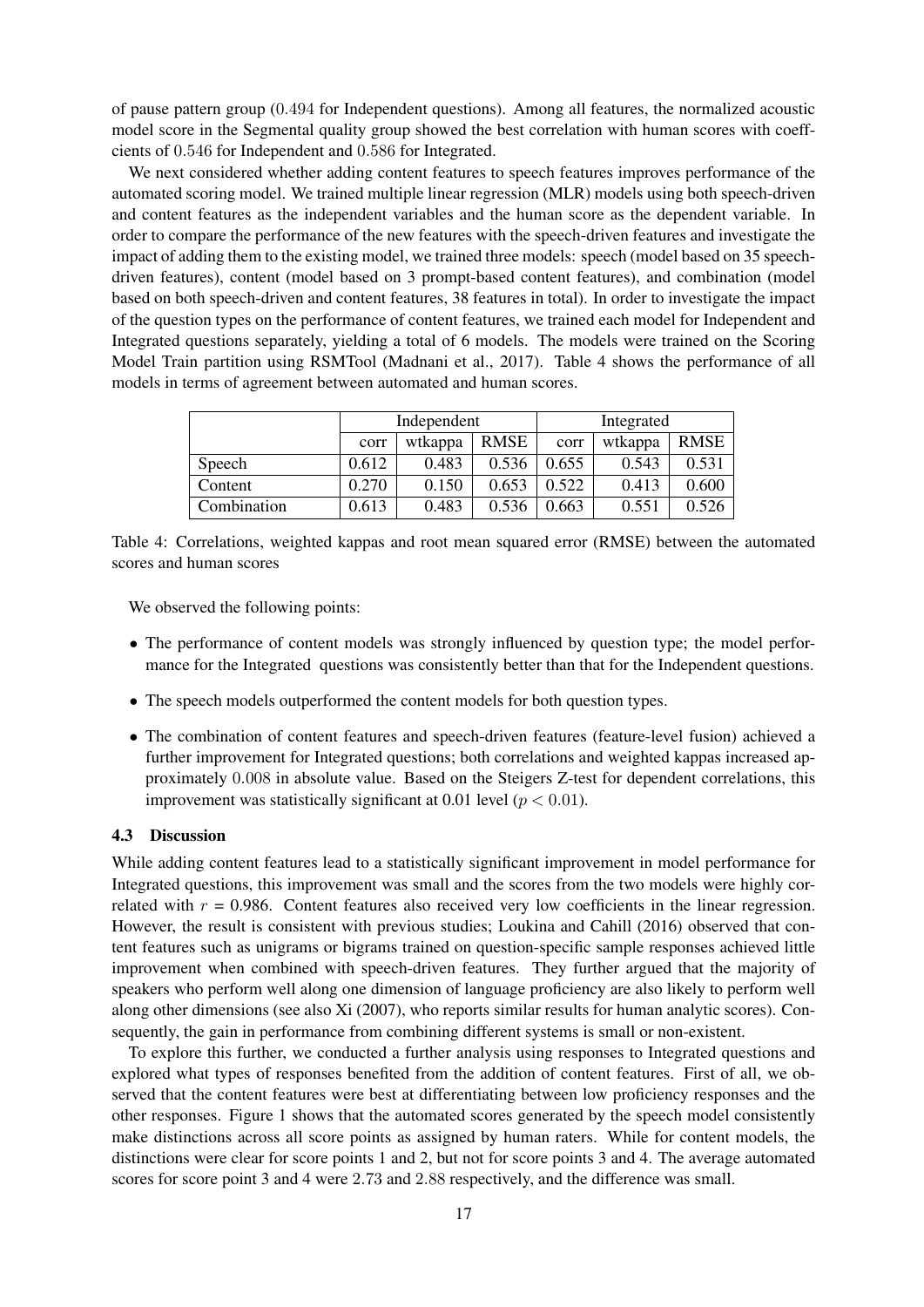

Figure 1: Average score predicted by the model based on speech features (blue) and content features (orange) for responses with different human scores.

| Human score | 1.0      | 2.0      | 3.0    | 4.0      | All      |
|-------------|----------|----------|--------|----------|----------|
| N           | 1,548    | 12,721   | 16,054 | 2,661    | 32,984   |
| Speech      | 0.860    | 0.523    | 0.387  | 0.925    | 0.531    |
| Combination | 0.836    | 0.518    | 0.389  | 0.912    | 0.526    |
| Difference  | $-0.024$ | $-0.005$ | 0.002  | $-0.013$ | $-0.005$ |

Table 5: RMSE between the human scores and automated scores generated by the 'Speech' model, RMSE between the human scores and automated scores generated by the 'Combination' model, and the difference in RMSE between the two models.

We calculated RMSE between human scores and automated scores and averaged them for each human score level (see Table 5). Adding content features to speech features improved the model performance on low-proficiency responses: the decrease in RMSE was largest for score point 1 where it decreased from 0.86 to 0.84. Since less than 5% of the responses received score 1, this improvement had very little impact on overall model performance.

# 5 Experiment2

In Experiment 1, we found that new content features could reduce the automated score errors for the lowest score point. Based on this observation, we hypothesized that the new features could identify responses with substantial content issues and assign more accurate scores than the model based only on the speech-driven features for these responses. In order to examine this hypothesis, we artificially created a dataset with content issues by pairing responses with mismatched prompts for feature calculation.

# 5.1 Data

We first randomly selected 438 questions that did not overlap with the 147 questions used for the Scoring Model Train and Evaluation sets. Each question in our assessment was designed to elicit content that was substantially different from other questions, and therefore, mismatched responses have substantial content issues. For each question in the set of 147, we randomly selected 100 responses from the responses to the 438 questions. A total of 14, 700 responses (4, 900 responses for Independent questions and 9, 800 responses for Integrated questions) were selected (hereafter, content-abnormality dataset). The average of the original human scores was 2.73 for Independent questions and 2.66 for Integrated questions. We did not re-score these responses as answers for the new question we randomly assigned. However, responses contained content inappropriate for the new questions, and the holistic proficiency scores were expected to be lower than the original scores due to this content issue.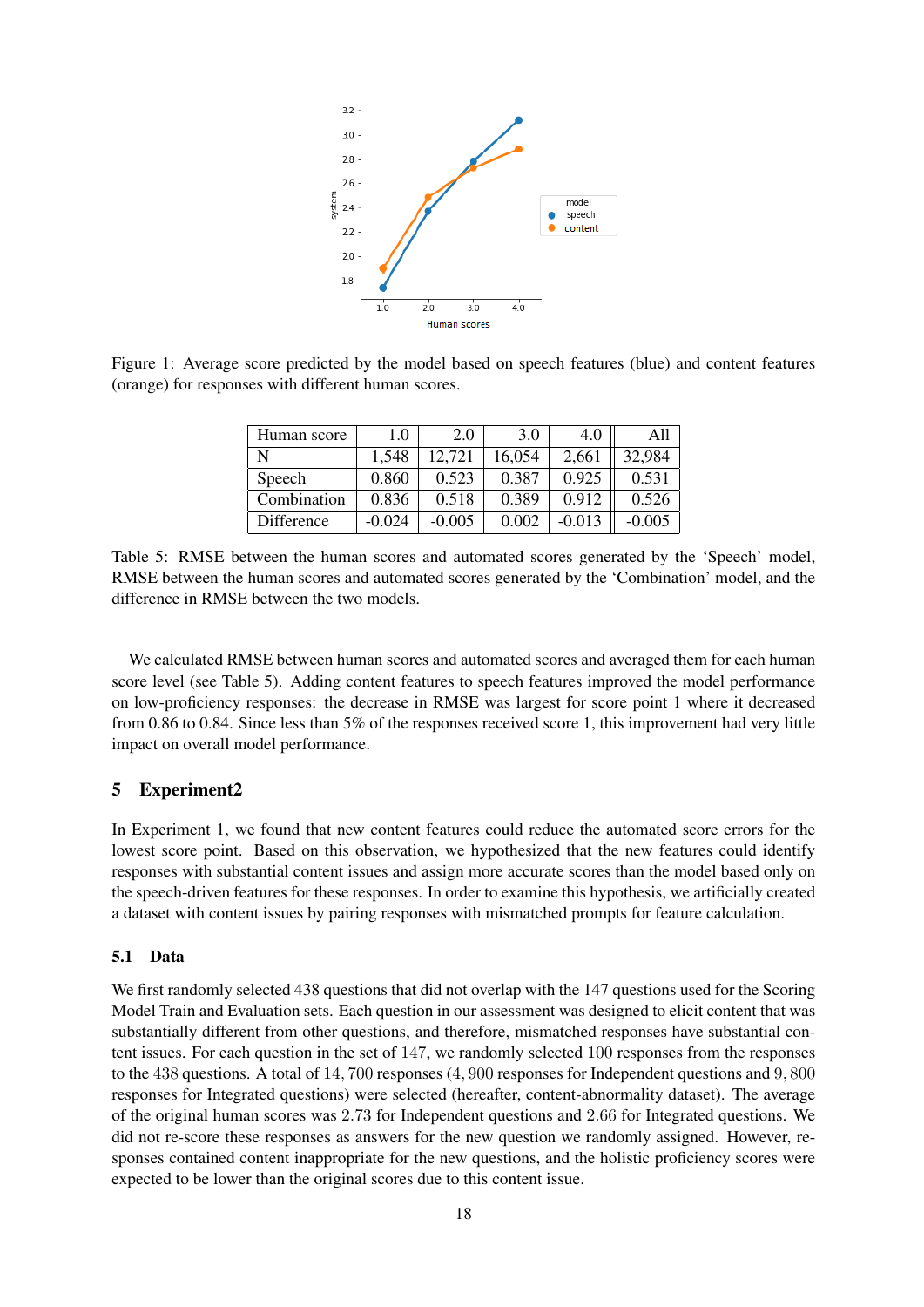### 5.2 Method

For each response in the content-abnormality dataset, we generated both speech-driven features and content features. For the content features, we did not use the original prompt text that elicited the response, but instead we used the new prompt text that was one of the 147 questions randomly selected as described in Section 5.1. Next, we generated three automated scores using the automated models described in Section 4.

### 5.3 Results

Table 6 presents the average of the automated scores of the content abnormality dataset.

|             | Independent | Integrated |
|-------------|-------------|------------|
| Speech      | 2.70        | 2.63       |
| Content     | 2.38        | 1.70       |
| Combination | 2.67        | 2.37       |

Table 6: Comparison of the automated scores for responses with content abnormality

The average scores of the speech models were 2.70 for Independent questions and 2.63 for Integrated questions, and they were similar to the average of the original human scores. In contrast, the average scores of the content models were lower than those of the speech models, and this trend was particularly salient for the Integrated questions. Finally, the models based on both features assigned lower scores than speech models on average, but the differences were relatively small; it was 0.03 for Independent questions and 0.26 for Integrated questions. This may be due to the low coefficients assigned to the content features in the linear regression models; the coefficients for Independent questions were lower than Integrated questions, and the difference of Independent questions was even smaller than that of Integrated questions.

Next, we further analyzed the automated scores for Integrated questions. Figure 2 shows the relationships between the automated scores and the original human scores.



Figure 2: Average predicted scores of the models based on speech features (blue), content features (orange), and both feature sets (gray) conditioned by human scores.

In general, the automated scores of the content model were consistently lower than those of the other two models across all human score points. As the original human scores increased, the content scores also slightly increased, but the average scores for all score points were lower than 2.0. In contrast, as the original human scores increased, the scores of the speech model increased substantially, and the average scores except score point 1 were higher than 2.0. The high scores of the speech model was expected since it did not include any features to capture the content abnormality, and the automated scores may be inflated when the responses demonstrated good delivery skills (e.g., pronunciation and fluency) in spite of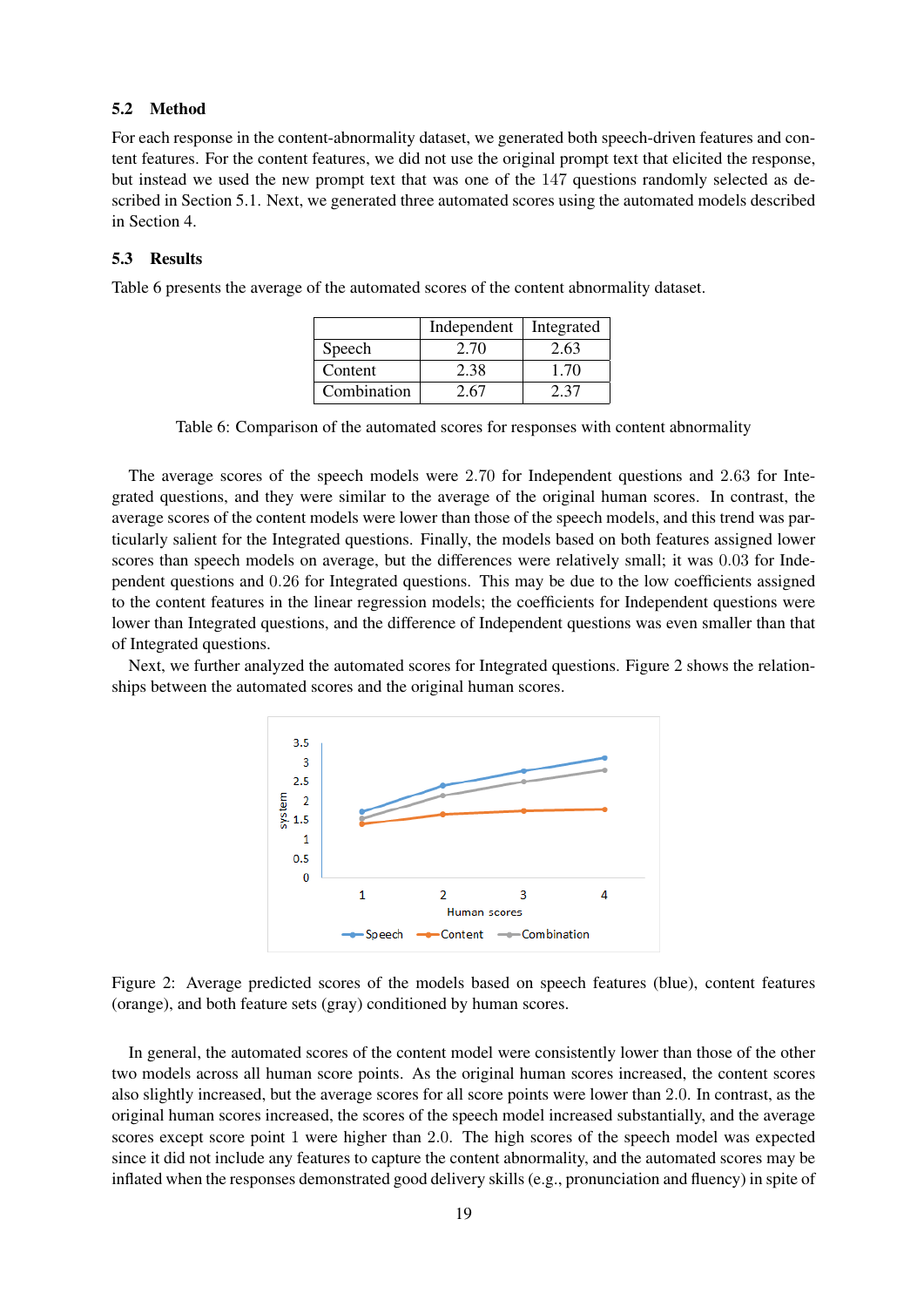the content abnormality. In contrast, the content model consistently assigned lower scores for responses with the content abnormality. This result supports that the new content features are sensitive to the severe content issues and predict a more accurate score, which penalizes the content issues appropriately.

# 5.4 Discussion

Experiment 1 showed that the new content features improved the scoring accuracy for the responses with the lowest proficiency score. Furthermore, experiment 2 showed that these features could prevent the inflation of automated scores for responses with the critical content abnormality that caused a severe mismatch between delivery and content. However, we did not uncover evidence that new content features can improve score accuracy for responses with subtle and complicated content issues. These results are expected considering the nature of the proposed content features. The features were based on word unigrams and therefore may be able to make distinctions between responses with or without key concepts. However, they would not be able to differentiate whether the combination of these individual words conveys an appropriate meaning or not, which may be a key point for differentiating proficiency levels between the intermediate and advanced learners. Further qualitative review of a small set of responses was consistent with this conclusion: the scores of the content model were more accurate than those of the speech model when scoring responses with good coverage of the key words but low fluency. However, both models assigned high scores to responses that could be described as a continuous stream of mostly intelligible and relevant words but incoherent in terms of the content.

The holistic proficiency scores were not only based on the content, but raters also took into account other aspects of speaking proficiency, such as pronunciation, fluency, grammar, and vocabulary. However, if a test taker has comparable skills across all performance categories, then the score based on only one performance category may be comparable to the holistic proficiency score. For instance, if a response shows comparable skills for both the delivery and content, then the delivery-based score may be similar to the holistic proficiency score. If the majority of responses belong to this type, automated scores only measuring limited performance categories may show strong correlations with the experts' holistic proficiency scores. In this study, correlations between the automated scores based solely on speech features and the scores based on the combination of the content and speech features were very high, and two scores were seemingly identical. However, when scoring responses with severe content abnormality, the two scoring models showed different behaviors, and the scores based on both content and speech features correctly reflected the content abnormality. This result illustrates the importance of the coverage of the performance categories that automated scoring models assess; when scoring responses with mismatched proficiency levels in different performance categories, automated scoring systems assessing with limited coverage may show sub-optimal performance.

# 6 Conclusions

In this study, we proposed content features for an automated scoring system of non-native speakers' spontaneous speech. The content features calculated the similarity between the prompt texts and the ASR hypothesis of test responses, and therefore do not require any sample responses for each item during the training. The inclusion of new features achieved a small but statistically significant improvement for Integrated questions over the existing model based on speech-driven features solely assessing delivery skill. A further experiment using responses with artificially induced content abnormality showed that the inclusion of the new features may increase the validity of the automated scores by preventing the system from generating inflated scores for responses with good delivery skills but severe content issues.

# Acknowledgements

We thank Abhinav Misra, Bruno James, Keelan Evanini, Klaus Zechner, Vikram Ramanarayanan, and three anonymous SemDeep reviewers for their comments and suggestions.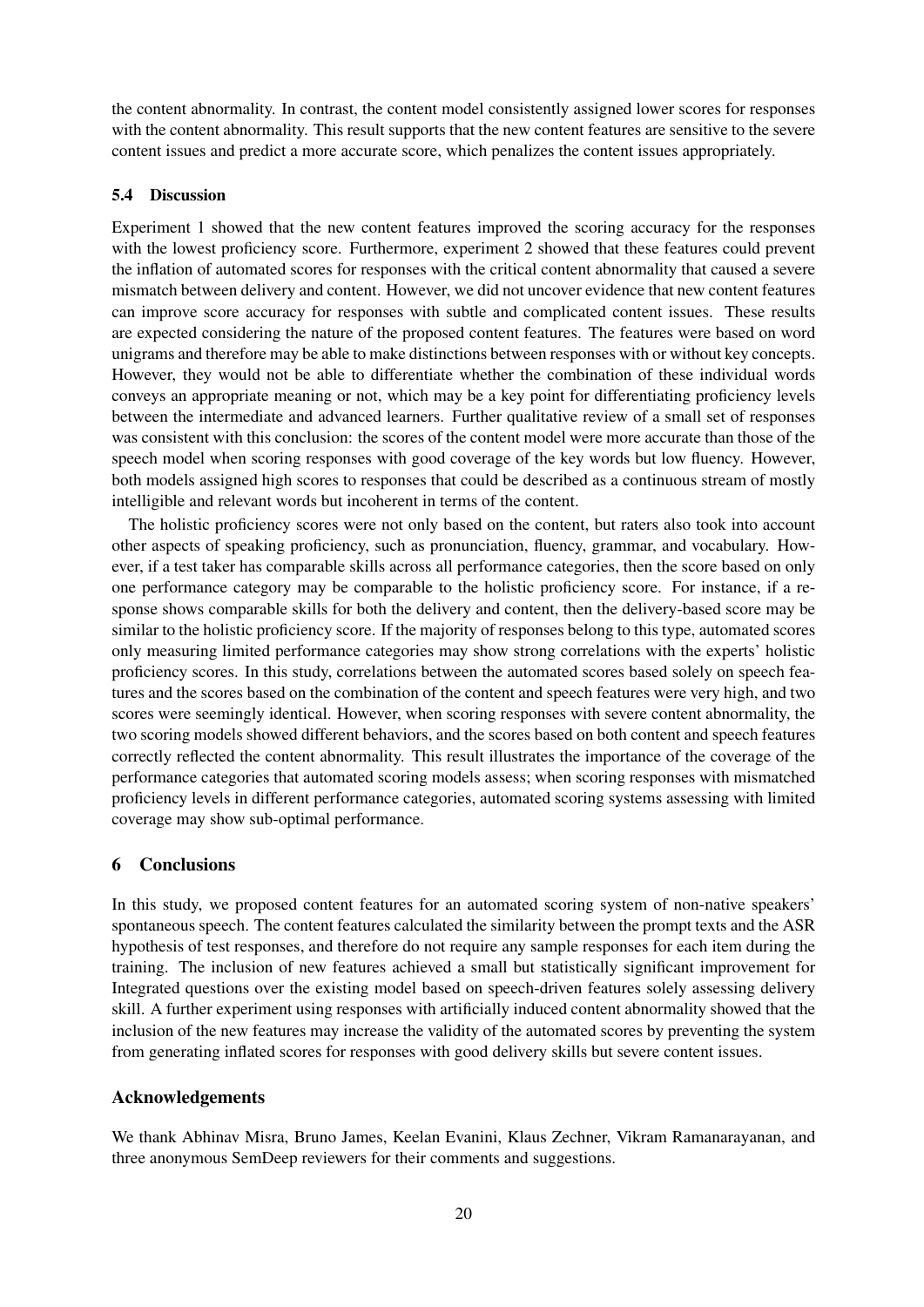### References

- Suma Bhat and Su-Youn Yoon. 2015. Automatic assessment of syntactic complexity for spontaneous speech scoring. *Speech Communication*, 67:42–57.
- Miao Chen and Klaus Zechner. 2011. Computing and evaluating syntactic complexity features for automated scoring of spontaneous non-native speech. In *Proceedings of the 49th Annual Meeting of the Association for Computational Linguistics 2011*, pages 722–731.
- Lei Chen, Klaus Zechner, and Xiaoming Xi. 2009. Improved pronunciation features for construct-driven assessment of non-native spontaneous speech. In *Proceedings of NAACL*, pages 442–449.
- Jian Cheng, Yuan Zhao D'Antilio, Xin Chen, and Jared Bernstein. 2014. Automatic assessment of the speech of young English learners. In *Proceedings of the Workshop on Innovative Use of NLP for Building Educational Applications*, pages 12–21.
- Catia Cucchiarini, Helmer Strik, and Lou Boves. 2000. Quantitative assessment of second language learners fluency by means of automatic speech recognition technology. *The Journal of the Acoustical Society of America*, 107(2):989–999.
- Keelan Evanini, Shasha Xie, and Klaus Zechner. 2013. Prompt-based content scoring for automated spoken language assessment. In *Proceedings of the Eighth Workshop on Innovative Use of NLP for Building Educational Applications*, pages 157–162.
- Derrick Higgins, Jill Burstein, and Yigal Attali. 2006. Identifying off-topic student essays without topic-specific training data. *Natural Language Engineering*, 12(02):145–159.
- Matt Kusner, Yu Sun, Nicholas Kolkin, and Kilian Q. Weinberger. 2015. From word embeddings to document distances. In *Proceedings of the 32nd International Conference on Machine Learning (ICML-15)*, pages 957– 966.
- Catherine Lai, Keelan Evanini, and Klaus Zechner. 2013. Applying rhythm metrics to non-native spontaneous speech. In *Proceedings of SLaTE*, pages 159–163.
- Annie Louis and Derrick Higgins. 2010. Off-topic essay detection using short prompt texts. In *Proceedings of the NAACL HLT 2010 Fifth Workshop on Innovative Use of NLP for Building Educational Applications*, pages 92–95. Association for Computational Linguistics.
- Anastassia Loukina and Aoife Cahill. 2016. Automated scoring across different modalities. In *Proceedings of the Workshop on Innovative Use of NLP for Building Educational Applications*, pages 130–135.
- Anastassia Loukina, Nitin Madnani, and Aoife Cahill. 2017. Speech- and Text-driven Features for Automated Scoring of English Speaking Tasks. In *Proceedings of the First Workshop on Speech-Centric Natural Language Processing*, pages 67–77, Copenhagen, Denmark. Association for Computational Linguistics.
- Nitin Madnani, Anastassia Loukina, Alina von Davier, Jill Burstein, and Aoife Cahill. 2017. Building better open-source tools to support fairness in automated scoring. In *Proceedings of the EACL Workshop on Ethics in Natural Language Processing*, pages 41–52.
- Tomas Mikolov, Ilya Sutskever, Kai Chen, Greg S Corrado, and Jeff Dean. 2013. Distributed representations of words and phrases and their compositionality. In *Advances in neural information processing systems*, pages 3111–3119.
- Jonas Mueller and Aditya Thyagarajan. 2016. Siamese recurrent architectures for learning sentence similarity. In *Proceedings of the Thirtieth AAAI Conference on Artificial Intelligence*, AAAI'16, pages 2786–2792. AAAI Press.
- Paul Neculoiu, Maarten Versteegh, and Mihai Rotaru. 2016. Learning text similarity with siamese recurrent networks. In *Proceedings of the 1st Workshop on Representation Learning for NLP*, pages 148–157, Berlin, Germany, August. Association for Computational Linguistics.
- Daniel Povey, Arnab Ghoshal, Gilles Boulianne, Lukas Burget, Ondrej Glembek, Nagendra Goel, Mirko Hannemann, Petr Motlicek, Yanmin Qian, Petr Schwarz, et al. 2011. The kaldi speech recognition toolkit. In *IEEE 2011 workshop on automatic speech recognition and understanding*, number EPFL-CONF-192584. IEEE Signal Processing Society.